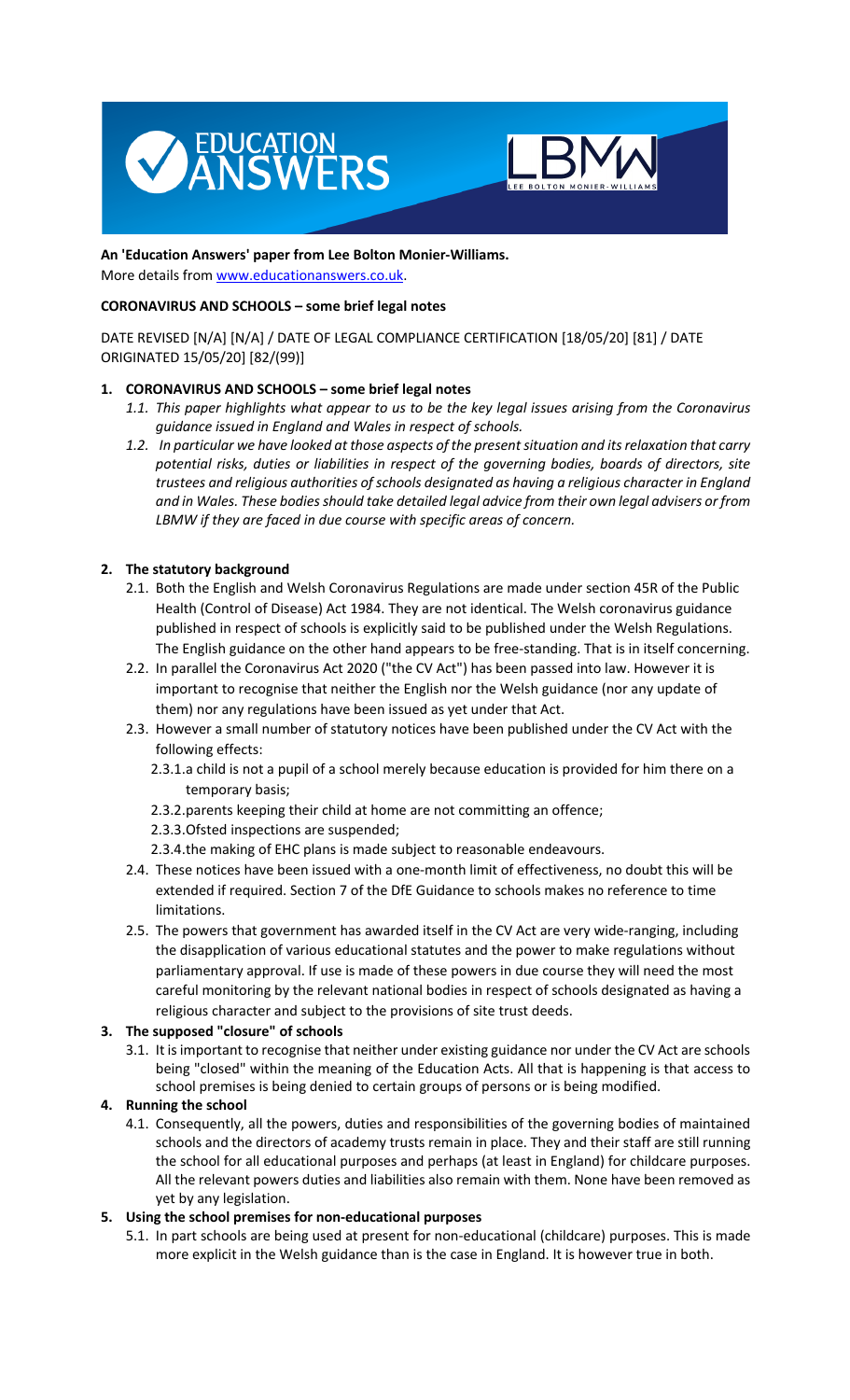- 5.2. In principle Local Authorities may direct maintained schools (including voluntary schools) in England and Wales under the respective "control of school premises" regulations. We are not aware however of any such directions actually being given. Nor is it we suggest clear whether it is really school governing bodies or Local Authorities who are running the "childcare" aspects of current provision.
- 5.3. The position is similarly unclear in respect of academies. Governing bodies and academy companies would be wise we suggest to think of themselves as being "in charge" unless they are explicitly directed otherwise by national or local government. The "Hubs" set up in Wales under its guidance may well be "in charge" of the non-educational aspects of Welsh schools at this point, but we see no parallel in England.
- 5.4. We advise the governing bodies of voluntary schools, the directors of academy trusts and the site trustees of schools designated as having a religious character to pass resolutions under the relevant control of premises regulations consenting to the use of their premises for these noneducational purposes so far as their consent is required.
	- 5.4.1.The detailed position is different in England from that in Wales and different also for VC and VA schools.
	- 5.4.2. These control regulations do not apply to academies.
	- 5.4.3.Model resolutions can be provided on request.

## **6. The employment of staff**

- 6.1. Nothing in the regulations, the guidance or the CV Act changes or enables any changes in the employment of school staff (teaching or non-teaching), in their terms and conditions of employment, or in the rights and responsibilities of either employers or employees.
- 6.2. We presume that the government and local authorities (in consultation with the staff associations) have considered these contractual matters in respect of maintained schools and that the ESFA has done so in respect of academies and that discussions with the relevant trade unions have resulted in agreements that will not carry implications for employers of which they have not been made aware, are not protected against or are not resourced to address.
- 6.3. VA governing bodies and the directors of academy companies are advised to check the position for themselves and to ensure that they are complying with all relevant guidance. This is especially important in respect of health and safety issues for students and staff which are clearly key to the conduct of schools in current circumstances.

# **7. Insurance**

- 7.1. Similarly, all schools are advised to check with their insurers that all liabilities are appropriately covered.
	- 7.1.1.All insurance in respect of VC schools (and some in respect of VA schools) is a matter for the local authority.
	- 7.1.2.We presume that the RPA is believed by the DfE to cover academies in respect of all potential liabilities. If so they should make this clear.
	- 7.1.3.Local Authorities should make the insurance position plain to the schools that they maintain (including VA schools).
	- 7.1.4.VA school governing bodies should check their insurance arrangements, including any insurance arranged through their dioceses or other religious authority.
- 7.2. At national level it is we believe essential that the government provide the governing bodies of all schools and the directors of all academies and their site trustees with an indemnity in respect of any liabilities or any court action or any criminal prosecution under any legislation that might come to be attempted against them because of actions they have taken in respect of the Coronavirus epidemic – provided of course that governors/directors have followed guidance appropriately and used best endeavours within the resources at their disposal.
- 7.3. In particular we are concerned at the liabilities of school governing bodies (or indeed of the relevant site trustees)
	- 7.3.1.in respect of children accessing their site who are (under the notice now made) not pupils of the school
	- 7.3.2. in respect of staff asked to perform tasks that are not within their job descriptions and
	- 7.3.3. in respect of their employer's/landowner's health and safety liabilities in respect of staff, pupils and the general public.

### **8. The decision to "re-open" the school**

- 8.1. "Re-open" appears to be the word being used but as noted above it is in fact not correct. The school has never been "closed". In addition, what is expected to happen from June  $1<sup>st</sup>$  is much more complicated than just "re-opening". The functioning of the school and the balance of the tasks it is being asked to undertake will be radically changed from the situation prior to "closure". Some of the complications will be apparent from what has been said above.
- 8.2. However, in addition: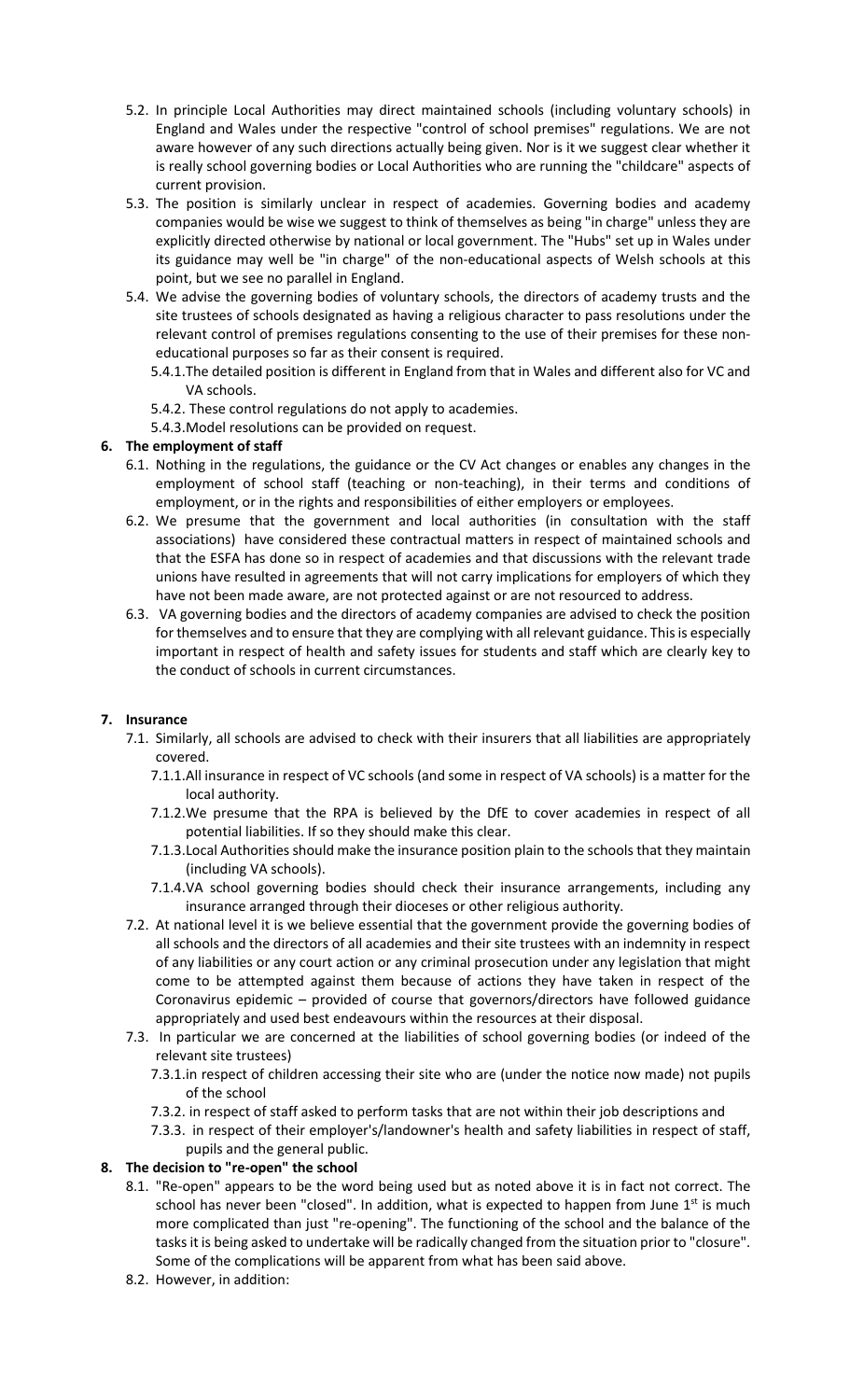- 8.2.1.the decision to allow access to more children and to deploy staff accordingly is one for the governing body or AT/MAT directors following advice from the Headteacher. It must not be taken by the staff alone;
- 8.2.2. the decision must also be informed by a most careful Risk Assessment, which must be undertaken for every separate school in a MAT (since local factors will be very important) and must be fully shared with the governing body/directors;
- 8.2.3.it would be wise also for the policies to be followed in respect of the deployment of staff as a consequence of "re-opening" to be agreed by the governing body/directors, with special reference to the protection of staff (assuming only those resources of PPE etc that the governing body might reasonably expect to be available to it) and with careful consideration of the personal circumstances of staff, including (but not limited to) those who might themselves be clinically vulnerable or who might have family members in the same house who are clinically vulnerable;
- 8.2.4.in consequence of such procedures, the risks and liabilities following from any decision (whether to "re-open" or not to "re-open") will lie with the governing body/directors corporately;
- 8.2.5.hence the issues above about guidance (national or local), insurance and indemnity are ones about which the governing body/directors should seek assurance.
- 8.3. It may be worth addressing the re-opening date of  $1<sup>st</sup>$  June, and the risk assessments which support that, on an interim basis, with a fixed review date of 28 days. This would allow for complete professional advice to be taken for the second risk assessment, offering further cover to governing bodies/directors through professional indemnity insurances and allowing them to take into account further developments at all levels.
- 8.4. By following the above, the governing body/directors will have taken (we believe) reasonable steps to protect the children, the staff and themselves.

## **9. The effects of school trust deeds**

- 9.1. No consideration appears to have been given to these either in England or in Wales. Most trust deeds require denominational religious education, the conduct of the school in accordance with the tenets of the Church of England (or other denomination or religion) and the availability of the school to the children of a specific locality.
- 9.2. Many Church of England deeds are subject to "reverter" that provides that if the school is not being used for the purposes set out in the trust deed then the land reverts immediately to the heirs of the original donor. It is our view that the temporary prevention of children accessing the school under the current circumstances would not be likely to be held by a court to trigger reverter.
- 9.3. However it would be wise for a school to ensure that it was not put in a position where pupils from its immediate parish or other area of benefit were not allowed access but children from further afield were.

### **10. RE and worship**

- 10.1. No notices relating to these have yet been published under the CV Act and, even if there were any, such notices would not be capable of over-riding the requirements of trust deeds any more than they could over-ride health and safety legislation or any other relevant legislation that is not specifically subject itself to disapplication or modification under the CV Act.
- 10.2. Hence we advise that all church schools (and other faith schools) including VC schools should ensure that RE continues to be provided in a way similar to the provision of other core subjects under the present circumstances, and that no child accessing the on-line educational provision of such a school should be left in any doubt as to its religious character or without immediate easy access to suitable prayers, Bible (or other appropriate sacred book) readings and familiar religious songs. Failure to do so is likely to put the school trustees in breach of trust and no school may force its trustees into such a position.
- 10.3. We note that for Wales (but not for England) the CV Act would enable a notice to be published disapplying the Basic Curriculum, including both RE and the National Curriculum. It seems to us essential that should any such power to remove the requirement for a school to provide RE come to be exercised it should be worded so as not apply to schools with a religious character.

### **11. Liaison**

11.1. The governing bodies, directors, site trustees and religious authorities of schools designated as having a religious character will all wish to cooperate with national government, local government and all local schools in addressing the problems raised by Coronavirus. To